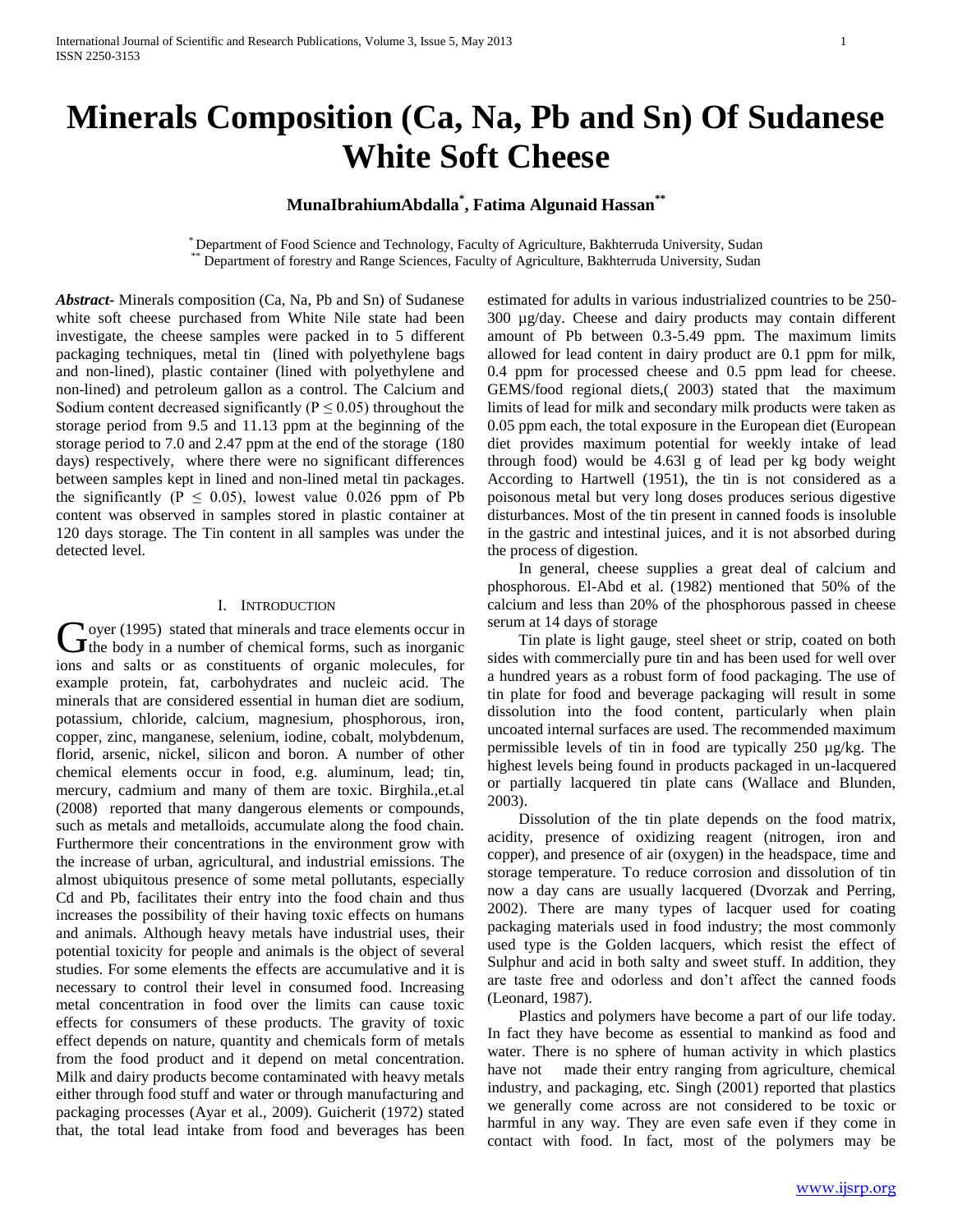consumed orally without any ill effects, as they are inert and do not react with the chemicals in our body

 White cheese is the main and traditional form of cheese made and consumed in Sudan. The objective of this study is investigate the presence of Lead, Tin, Calcium and Sodium in the Sudanese white cheese packed in metal and plastic containers during the storage period.

Food materials

## II. MATERIALS

 The cheese used in this research was purchased from galaja 70 kilometers south Eldueim 350 kilomers southwest of Khartoum (Sudan). The purchased cheese was packaged into 5 different type of packing, metal tin (lined with polyethylene bags and non lined), plastic container (lined with polyethylene and non lined) and petroleum gallon. The tin containers were made from tinplate the inside were coated by golden lacquer and the outside was coated by white paint. The tin was square, with push-on-closures and 2 kg size. Plastic containers were white, square, the cover lined with adhesive tape, and 2 kg size. The Petroleum Gallon were 2kg size sealed by soldering.

#### III. METHODS

 The sodium, calcium, lead and tin content were determined using the atomic absorption spectrophotometer. A 2 gm cheese were maintained in a muffle furnace at 550˚C for 4 hrs, samples were cooled and 10 ml of 3 N HCl was added, covered with watch glass and boiled gently for 10 minules, then cooled, filtered, diluted to volume (100 ml) with distilled water, and taken for determination of sodium, lead, and tin contents, for determination of calcium, 1 ml of 1% lanthanum chloride was added to final dilution (Perkin Elmer, 1994).

### IV. RESULTS AND DISCUSSION

Calcium content

 Table 1 shows the calcium content of the white soft cheese as affected by the storage period. The calcium content of the soft cheese significantly ( $P \le 0.05$ ) decreased throughout the storage period, the intial value of 9.5 p.p.m, then decreased gradually to be 7.0 p.p.m towards the end of the storage period (180 days). These findings agreed with those obtained by Abdel Razig (2000), who stated that the calcium content of the braided cheese significantly ( $P \le 0.05$ ) decreased as the storage time progressed, and mentioned that the higher the acidity the higher the calcium losses in whey. Amer et al. (1979) also reported a decrease in calcium of Kashkaval cheese during ripening. Wong et al. (1988) reported that the solubility of calcium and phosphorus salts in the acidic medium lead to the loss of both of them. At 30 days of storage there were no significant ( $P \le 0.05$ ) differences between sampels kept in metal tin and plastic containers on one side and between plastic lined with polyethylene and metal gallon on the other. The lowest calcium values were observed at the end of the storage period, in which there was no significant difference ( $P \leq$ 0.05) between lined metal tins and non lined. The loss in calcium content was attributed to the increase in acidity (E1 – Abd et al., 1982).

**Table 1: Changes in calcium content (ppm) of Sudanese white soft cheese during storage period as affected by type of packaging\***

| Packaging  | Storage period (days) |                        |                        |                       |                      |                      |  |
|------------|-----------------------|------------------------|------------------------|-----------------------|----------------------|----------------------|--|
| Type       |                       | 30                     | 60                     | 120                   | 150                  | 180                  |  |
| MT         | 19.50a                | $8.750$ <sup>etg</sup> | 10.50 <sup>bcd</sup>   | 10.25 <sup>bcd</sup>  | 6.600 <sup>h</sup>   | 7.000                |  |
| <b>MTL</b> | $19.50^{\text{a}}$    | 8.000 <sup>fgh</sup>   | $9.250$ <sup>def</sup> | 8.500 <sup>erg</sup>  | $6.875^{h}$          | 7.125 <sup>h</sup>   |  |
| P          | $19.50^a$             | $8.750$ <sup>efg</sup> | $10.73^{bc}$           | 9.375 <sup>cdef</sup> | $6.740$ <sup>n</sup> | $7.065^{\mathrm{t}}$ |  |
| PL         | $19.50^a$             | $7.750^{gh}$           | $11.27^{\circ}$        | 9.375 <sup>cdef</sup> | 6.740 <sup>n</sup>   | 7.065 <sup>h</sup>   |  |
| MG         | $19.50^a$             | $7.750^{gh}$           | $9.625^{\text{cde}}$   | $9.375^{\text{det}}$  | 6.740 <sup>h</sup>   | $7.065$ <sup>n</sup> |  |

\* Mean values having different superscript letters in columns and rows differ significantly ( $P \le 0.05$ ).

Where:

 $MT = Metal tin$ 

- $MTL$  = Metal tin lined with polyethylene bags
- $P = Plastic$
- $PL =$  Plastic lined with polyethylene bags
- $MG = Metal$  gallon

Sodium content

 Table 2 shows changes in sodium content of soft cheese content during the storage period. A significant decrease in sodium content of cheese was observed throughout the storage period. The initial value was 11.13% decreased gradually to 2.47% at the end of the storage (180 days), these results were different from values observed by Abdel Razig (2000) who stated that the sodium content of braided cheese increased significantly ( $P \le 0.05$ ) with storage time. cheese sample kept in metal tin containers at 60 days were significantly ( $P \le 0.05$ ) higher (6.75) compared to the other containers. The lowest values obtained for samples kept in lined and non lined tin cans were 2.47 and 2.62, respectively, at the end of the storage period (120 days). The increase in sodium content correlated well with the decrease in moisture content. Abdel Razig (2000) attributed the high sodium content of braided cheese to the high loss in its moisture content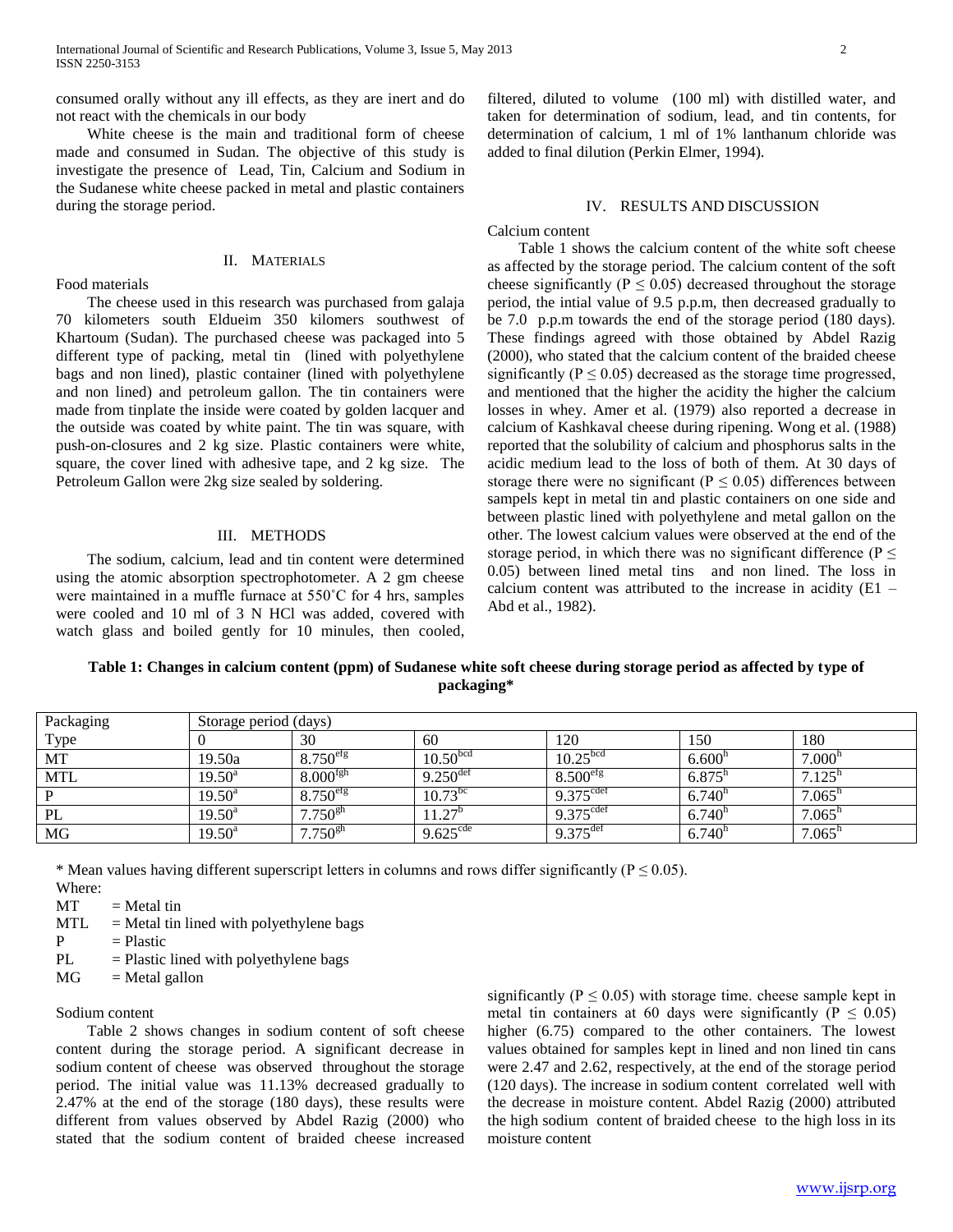| Packaging  | Storage period (days) |                      |                       |                      |                                 |                    |  |
|------------|-----------------------|----------------------|-----------------------|----------------------|---------------------------------|--------------------|--|
| Type       | $\theta$              | 30                   | 60                    | 120                  | 150                             | 180                |  |
| <b>MT</b>  | $11.130^a$            | 3.000 <sup>erg</sup> | $6.750^{b}$           | 4.500 <sup>d</sup>   | $3.375^{\text{ef}}$             | $2.475^{\rm g}$    |  |
| <b>MTL</b> | $11.130^a$            | 3.100 <sup>erg</sup> | 5.950 <sup>c</sup>    | $4.590$ <sup>d</sup> | $3.050$ <sup>efg</sup>          | $2.625^{fg}$       |  |
| P          | $11.130^a$            | $3.600^{\circ}$      | $6.250$ <sup>bc</sup> | 4.600 <sup>d</sup>   | $3.2\overline{15}^{\text{eff}}$ | 2.550 <sup>g</sup> |  |
| PL         | $11.130^a$            | 3.075 <sup>erg</sup> | 5.100 <sup>d</sup>    | 4.600 <sup>d</sup>   | $3.21\overline{5}^{\text{efg}}$ | 2.550 <sup>g</sup> |  |
| MG         | $11.130^a$            | $4.850^{\rm d}$      | $5.875$ <sup>c</sup>  | 4.600 <sup>d</sup>   | $3.215$ <sup>efg</sup>          | 2.550 <sup>g</sup> |  |

**Table 2: Changes in sodium content (ppm) of Sudanese white soft cheese during storage period as affected by type of packaging\***

\* Mean values having different superscript letters in columns and rows differ significantly ( $P \le 0.05$ ).

Lead content

 Table 3 shows changes in lead content of soft cheese during storage. The values of lead content in soft cheese kept in metal tin cans was 0.0480 ppm at the beginning of the storage and become 0.05 ppm after 180 days of storage, such results showed a non significant ( $P \leq 0.05$ ) variation between the samples during the storage period. These values were lower than the general limit which is ranged between 1.0-2.0mg/Kg and 0.2 mg/Kg for foods specially prepared for infants (Egan et al., 1976). The maximum limit of lead content allowed for cheese was 0.5 ppm (Guicherit, 1972). Korfali and Abou Hamdan (2013) reported that the lead might exist in canned food stuff due the leaching from the soldering materials. The values showed that there were no significant ( $P \le 0.05$ ) differences in lead content among cheese samples kept in different types of containers at 30 days storage. The significantly ( $P \le 0.05$ ) lowest value 0.026 ppm of Pb content was found in samples stored in plastic container at 120 days storage. The Pb content of cheese samples packed in metallic gallon sealed by soldering was increased significantly ( $P \leq 0.05$ ) at 60 days storage, which could be attributed to the fact that the cans were not food grade containers beside the use of solder in sealing them value, Birghila et,al (2008) attributed the presence of Pb in milk samples to various factors such as the transhumance along roads and/or motorways, fodder contamination, climatic factors, such as winds, and the use of pesticide compounds. One of the most important sources of lead contamination in milk is water, especially in more contaminated areas (Codex Alimentarius Commission, 2003)

 The results show that the tin content of cheese samples was below detection limits  $(1.0 \text{ ppm})$ , the maximum permissible levels of tin in food (250 mg/kg), (Blunden and Wallace and, 2003, JEFAC, 2006). ). The significantly lower tin values in the cheese sample because of the the fact that the metal containers were lacquered beside the use of lining polyethylene bags. Korfali and Abou Hamdan (2013) attributed the high level of tin in Lebanese marketed canned food to the use unlacquered cans with high percentage of tin.

#### V. CONCLUSION

 Occurrence of high level of trace metals such as lead is associated with storage of cheese in metallic gallons.

 In this context, Sudanese white soft cheese must be packed in lined containers made either of plastic or metal.

 Suitable lining material such as polyethylene can be used for such purpose. Singh (2001) reported that plastics we generally come across are not considered to be toxic or harmful in any way. They are even safe even if they come in contact with food.

 Further studies are necessary to evaluate the contents of "essential" and "toxic" heavy metals on Sudanese white cheese collected from different areas. There is always a possibility that a small amount of monomer might be present in the plastic in an uncombined form. Therefore, the level of unreacted monomer has to be closely monitored in case of such plastics.Tin content

| Packaging  | Storage period (days) |                  |                  |                  |                     |                       |  |
|------------|-----------------------|------------------|------------------|------------------|---------------------|-----------------------|--|
| Type       |                       | 30               | 60               | 120              | 150                 | 180                   |  |
| MT         | $0.0480^{1}$          | $0.0770^{\circ}$ | $0.0665^{n}$     | $0.0390^{q}$     | $0.0460^{\rm m}$    | $0.0450$ <sup>n</sup> |  |
| <b>MTL</b> | $0.0480^{1}$          | $0.0400^{p}$     | $0.0970^{\rm a}$ | $0.0675^{\rm g}$ | $0.0740^{1}$        | $0.0500^{k}$          |  |
|            | $0.0480^{1}$          | $0.0910^{6}$     | $0.0760^{\circ}$ | $0.0260^{r}$     | 0.0600 <sup>j</sup> | 0.0615                |  |
| PL         | $0.0480^{1}$          | $0.0615^1$       | $0.0750^{\circ}$ | $0.0440^{\circ}$ | 0.0600 <sup>j</sup> | 0.0615                |  |
| MG         | $0.0480^{1}$          | $0.0680^{8}$     | $0.0970^{\rm a}$ | $0.0440^{\circ}$ | 0.0600 <sup>j</sup> | $0.0615$ <sup>1</sup> |  |

**Table 3:Changes in lead content (ppm) of Sudanese white soft cheese during storage period as affected by type of packaging\***

\* Mean values having different superscript letters in columns and rows differ significantly ( $P \le 0.05$ ).